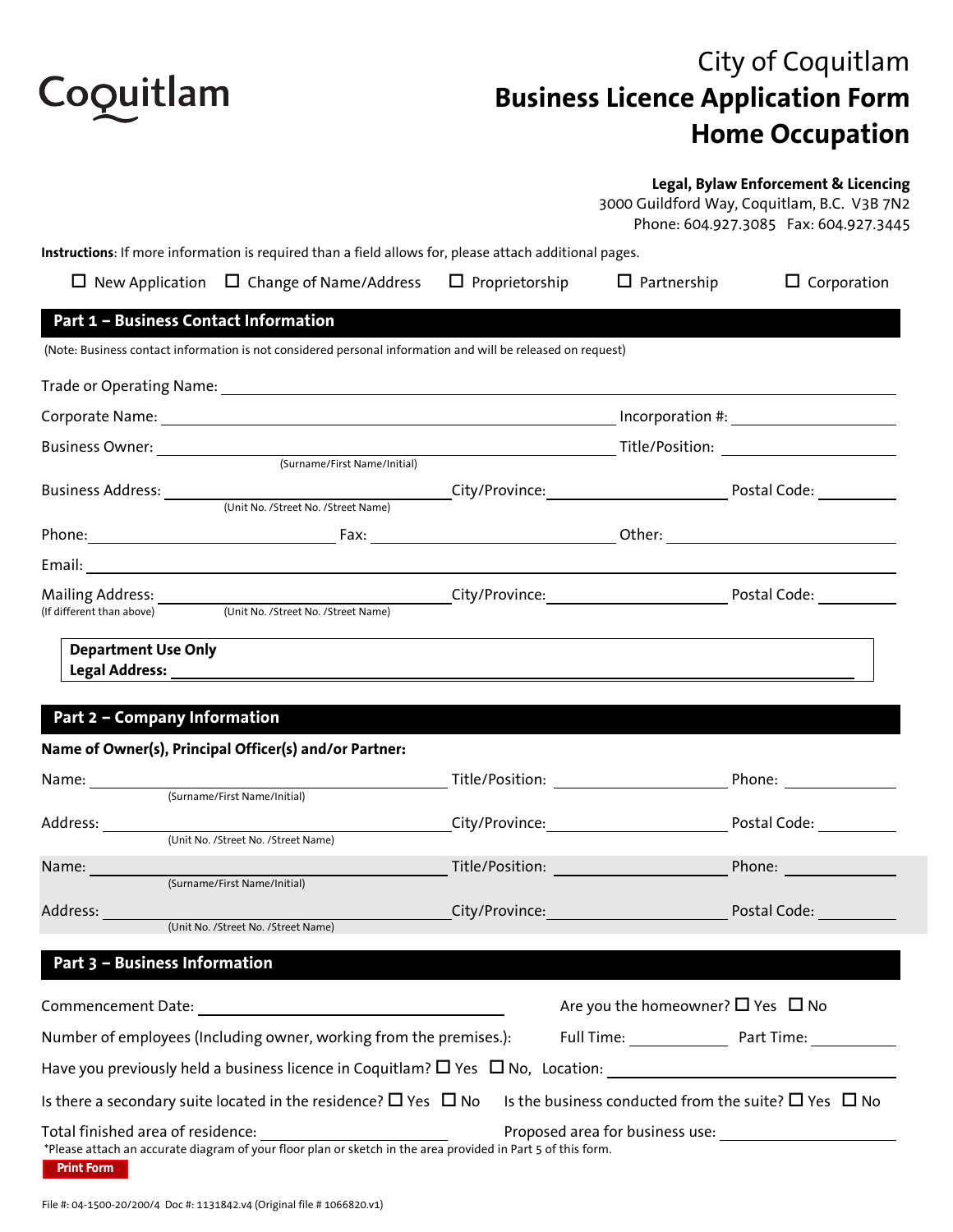### **Part 3 (continued) – Business Information**

Fully describe business activities (Attach additional sheets if more space is needed.):

| If contractor: $TQ#$ _________________________ | Number of employees working at Coquitlam location:                                                                                                                                                                             |
|------------------------------------------------|--------------------------------------------------------------------------------------------------------------------------------------------------------------------------------------------------------------------------------|
|                                                | Are goods, vehicles or equipment being stored on premises? $\Box$ Yes $\Box$ No                                                                                                                                                |
|                                                | If Yes, please specify: The state of the state of the state of the state of the state of the state of the state of the state of the state of the state of the state of the state of the state of the state of the state of the |
|                                                | Does the proposed business or its principles/employees hold all legally required certifications and/or memberships?                                                                                                            |
| $\Box$ Yes $\Box$ No If Yes, please specify:   |                                                                                                                                                                                                                                |
|                                                | Number: www.com/                                                                                                                                                                                                               |
|                                                |                                                                                                                                                                                                                                |

I/We have received and read a copy of the excerpt from the City of Coquitlam Zoning Bylaw No. 3000, 1996, as related to *Home Occupation Uses.* (INITIAL)

I/We the undersigned hereby make application for a Business Licence in accordance with the information as stated and declare that the statements are true and correct. I/We undertake, if granted the licence applied for, to comply with each and every obligation contained in the bylaws now in force or which may hereafter come into force in the City. I/We further understand that all Business Licences expire one year from the date of commencement and must be renewed each year. Every Business Licence is subject to review at any time and may be suspended or revoked for cause.

The personal information collected on this form is collected in accordance with the *Freedom of Information and Protection of Privacy Act*. The City has authority to collect your information for the purposes of administering the Business Licencing System in accordance with Division 9 of the *Community Charter*. Should you have any questions or concerns about the collection of your personal information, please call the Supervisor of Bylaw, Business Licencing & Animal Services at: (604) 927-3085. (NOTE: Business contact information contained in PART 1 is not considered personal information and will be released on request).

| Licence Fee Required With Application: \$                                        | (May be subject to amendment) | Prepaid #: |                   |
|----------------------------------------------------------------------------------|-------------------------------|------------|-------------------|
| This Form Completed By:<br>(Type or Print)                                       | Signature:                    |            |                   |
| Position in Business:                                                            | Phone:                        | Date:      |                   |
| $Fil_6$ #, 04,4500,30/300/4, Dec #,4434943 \\ 4/0 siginal $fil_6$ #4066830 \\ 4) |                               |            | <b>Print Form</b> |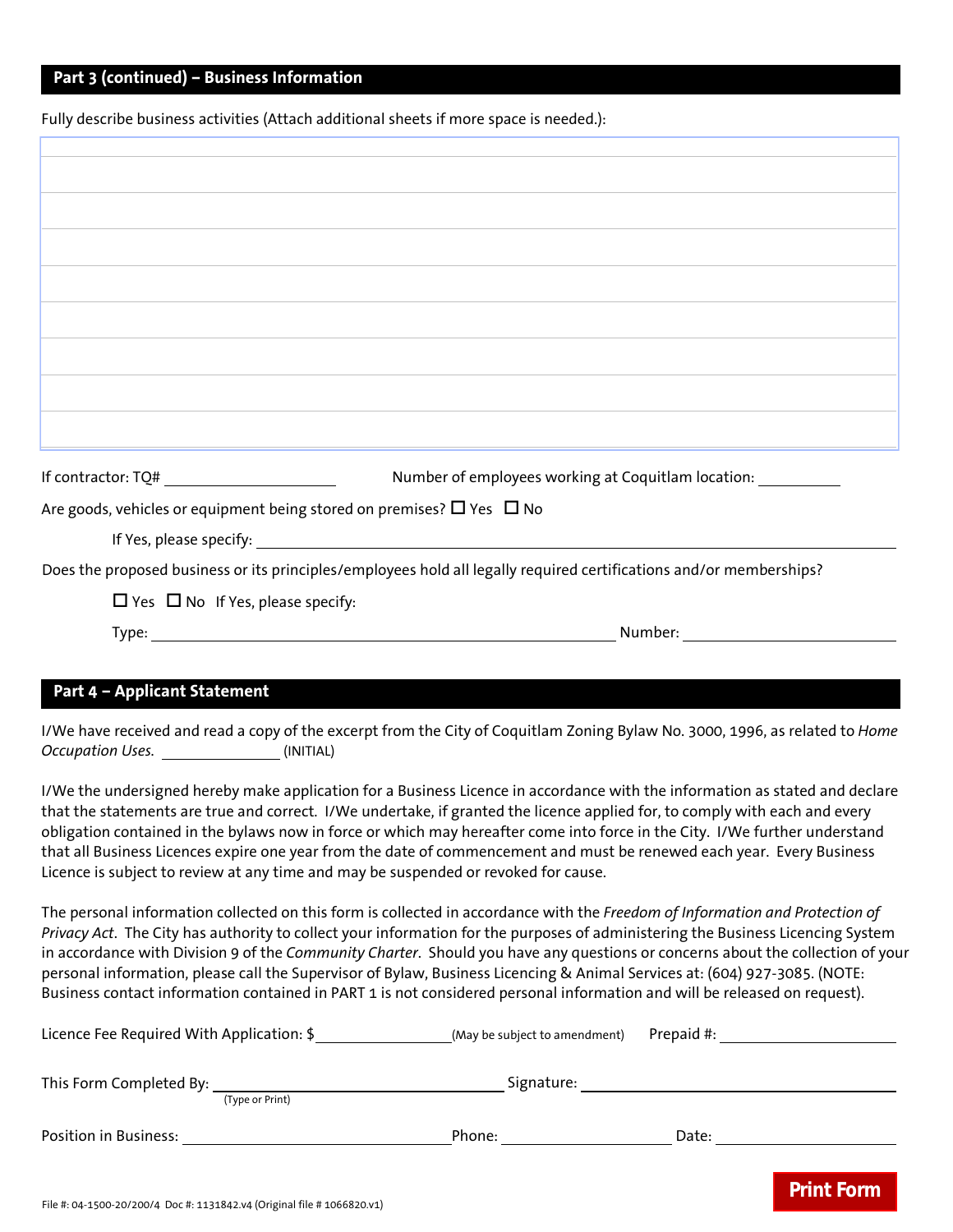### **Part 5 – Floor Plan**

Please attach (or sketch in the area provided) an accurate diagram of your floor plan indicating where your business use is located within the premises.

| Licence Department Use Only                                                                                                                                                                                                    |                                                                                                                                                                                                                                |  |                                                                                                                                                                                                                                |  |
|--------------------------------------------------------------------------------------------------------------------------------------------------------------------------------------------------------------------------------|--------------------------------------------------------------------------------------------------------------------------------------------------------------------------------------------------------------------------------|--|--------------------------------------------------------------------------------------------------------------------------------------------------------------------------------------------------------------------------------|--|
| Property Zoned: example and application Received By: example and application Received By:                                                                                                                                      |                                                                                                                                                                                                                                |  |                                                                                                                                                                                                                                |  |
|                                                                                                                                                                                                                                |                                                                                                                                                                                                                                |  |                                                                                                                                                                                                                                |  |
|                                                                                                                                                                                                                                | FHA: □ Required _____________ □ Notify Only __________ □ Other (Specify) __________________________                                                                                                                            |  |                                                                                                                                                                                                                                |  |
| Classification: 1. Note as a series of the series of B/L# Issued New Section 2014 and 2014 and 2014 and 2014 and 2014 and 2014 and 2014 and 2014 and 2014 and 2014 and 2014 and 2014 and 2014 and 2014 and 2014 and 2014 and 2 |                                                                                                                                                                                                                                |  | Fee: $\_\_$                                                                                                                                                                                                                    |  |
|                                                                                                                                                                                                                                | 2. B/L# Issued BOLAR Rev. #                                                                                                                                                                                                    |  | Fee: a controller to the controller of the controller of the controller of the controller of the controller of the controller of the controller of the controller of the controller of the controller of the controller of the |  |
|                                                                                                                                                                                                                                | $B/L#$ issued Biggs and the Biggs and the Biggs and the Biggs and the Biggs and the Biggs and the Biggs and the Biggs and the Biggs and the Biggs and the Biggs and the Biggs and the Biggs and the Biggs and the Biggs and th |  |                                                                                                                                                                                                                                |  |
| Approved By Supervisor: The Contract Contract Date: Contract Contract Issued Date: The Contract Issued By:                                                                                                                     |                                                                                                                                                                                                                                |  |                                                                                                                                                                                                                                |  |